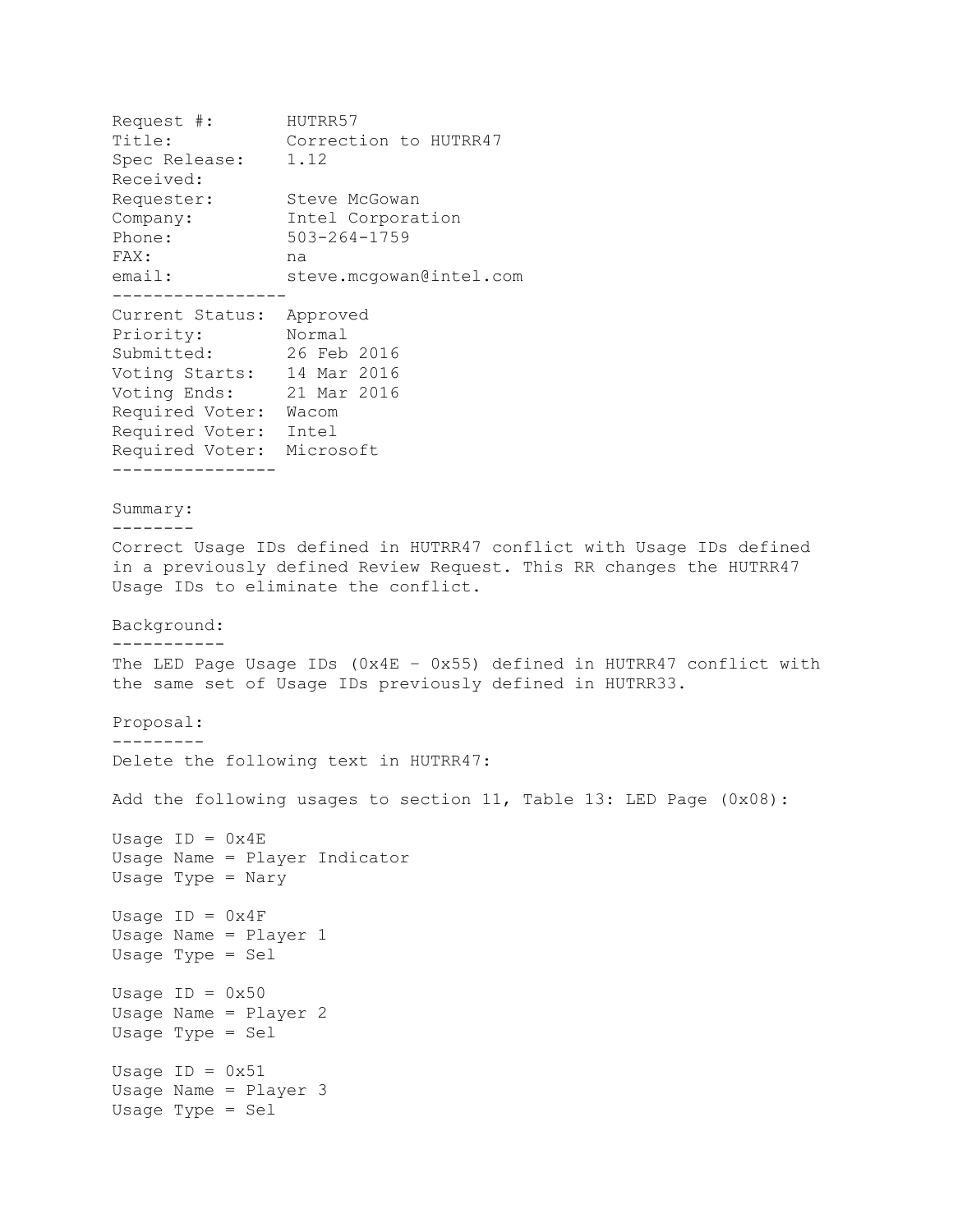Usage  $ID = 0x52$ Usage Name = Player 4 Usage Type = Sel Usage  $ID = 0x53$ Usage Name = Player 5 Usage Type = Sel Usage  $ID = 0x54$ Usage Name = Player 6 Usage Type = Sel Usage  $ID = 0x55$ Usage Name = Player 7 Usage Type = Sel Usage  $ID = 0x56$ Usage Name = Player 8 Usage Type = Sel Add the following text to HUTRR47: In section 11, delete the following text in Table 13: LED Page (0x08): 57-FFFF Reserved In section 11, add the following text to Table 13: LED Page (0x08): 57-5F Reserved 60 Player Indicator Nary 11.8 61 Player 1 Sel 11.8 62 Player 2 Sel 11.8 63 Player 3 Sel 11.8 64 Player 4 Sel 11.8 65 Player 5 Sel 11.8 66 Player 6 Sel 11.8 67 **Player 7** Sel 11.8 68 Player 8 Sel 11.8 69-FFFF Reserved

Create section 11.8 with the following text:

## **11.8 Game Player Indicators**

Game Player Indicators allow game controllers to have LEDs embedded that indicate which player the controller is assigned to. These LED usage definitions enable a more compatible and standardized game controller ecosystem.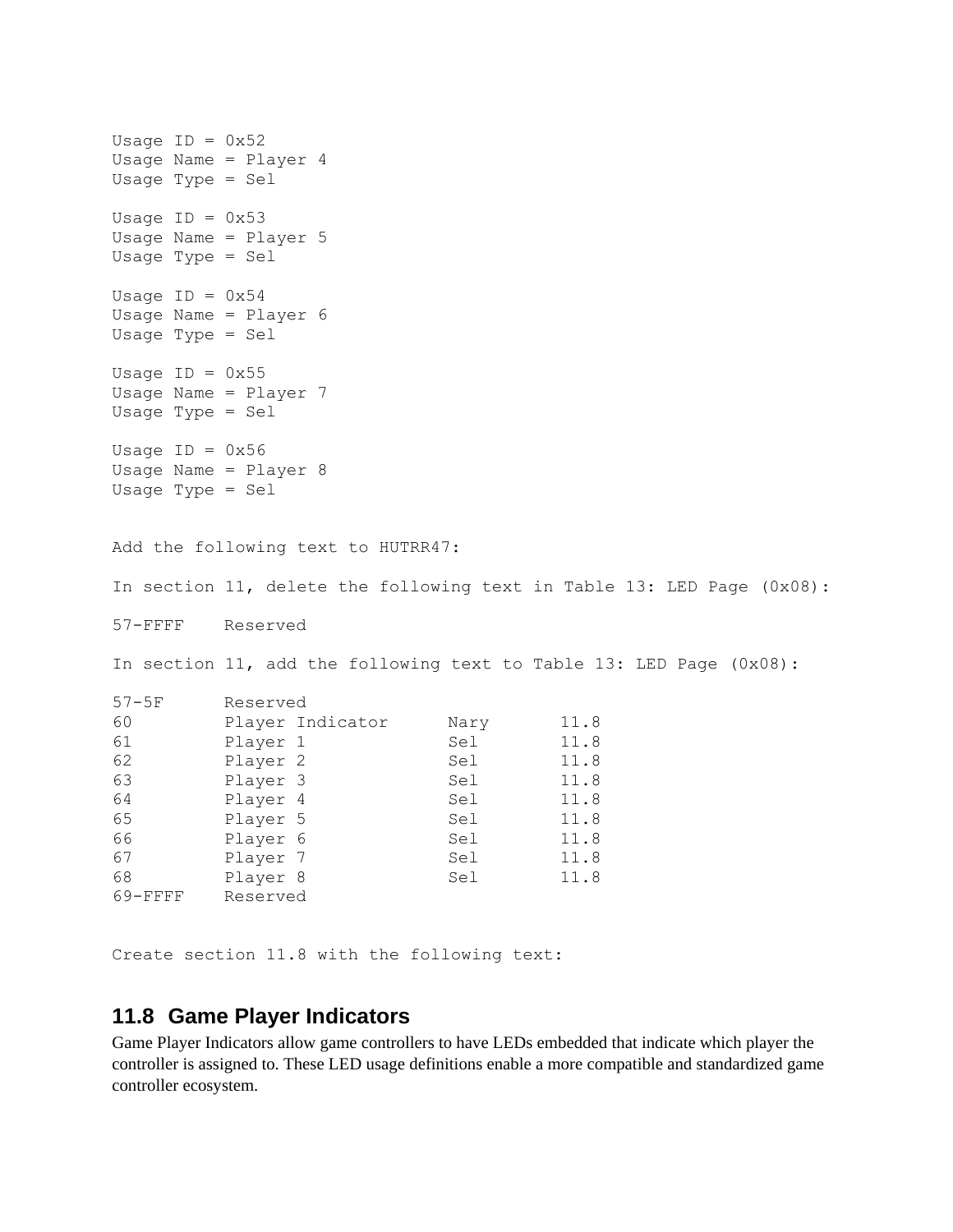| Player Indicator | Nary - A collection usage for assigning a player to a game controller. Two<br>or more Player Selectors shall be included in the Named Array. |
|------------------|----------------------------------------------------------------------------------------------------------------------------------------------|
| Player 1         | Sel – Indicates that the game controller is assigned to player $1^1$ .                                                                       |
| Player 2         | Sel – Indicates that the game controller is assigned to player $2^1$ .                                                                       |
| Player 3         | Sel – Indicates that the game controller is assigned to player $3^1$ .                                                                       |
| Player 4         | Sel – Indicates that the game controller is assigned to player $4^1$ .                                                                       |
| Player 5         | Sel – Indicates that the game controller is assigned to player $5^1$ .                                                                       |
| Player 6         | Sel – Indicates that the game controller is assigned to player $6^1$ .                                                                       |
| Player 7         | Sel – Indicates that the game controller is assigned to player $71$ .                                                                        |
| Player 8         | Sel – Indicates that the game controller is assigned to player $8^1$ .                                                                       |

<sup>1.</sup> The Player LED Review Request 47 assigned Usage IDs  $0x4E-0x56$  to the Player Indicator CA and Player LED Selectors 1-8. These Usage ID assignments conflicted with previously assigned Usage IDs on the LED Usage Page by HUT Review Request 33. New designs shall use the Usage IDs (0x57-0x5F) declared in this specification when referencing Player LEDs.

Response: --------- <Completed by reviewers> Notes on Approval Procedure: ----------------------------

HID WG On Line Voting Procedures

1. Votes are on a per company basis.

2. Each Review Request shall have attached a Required Voter List that is the result of recruiting by the HID Chair and submitter of members of the USB IF. Required Voter List must include the HID Chair plus 2 companies (other than the submitter) plus any others designated by the HID Chair at the Chair's discretion. The Required Voter List ensures that a quorum is available to approve the Request.

3. Impose a 7-calendar-day posting time limit for new Review Requests. HID Chair or designate must post the RR within 7 calendar days. HID Chair or designate must work with the submitter to make sure the request is valid prior to posting. Valid review request must include all fields marked as required in the template. A new template will be adopted that requires at least the following fields: Change Text, Required Voter List, Review Period End Date and Voting End Date, Submittal Date, Submitter, Review Request Title and RR Number.